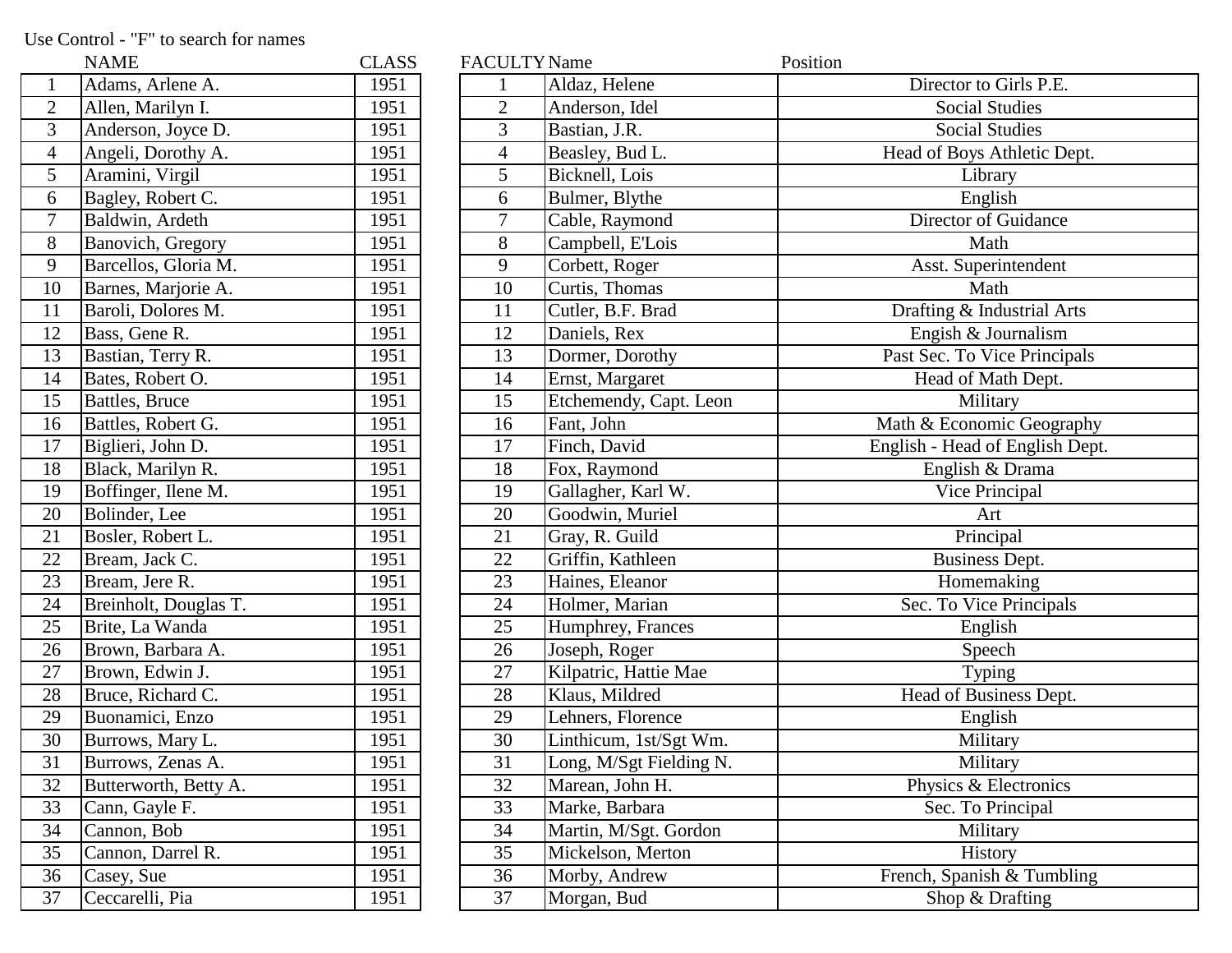| 38 | Chickese, Pat W.      | 1951 |
|----|-----------------------|------|
| 39 | Chisholm, Arthur D.   | 1951 |
| 40 | Choate, Elsie L.      | 1951 |
| 41 | Christiansen, Barbara | 1951 |
| 42 | Cochran, Batty        | 1951 |
| 43 | Cochrane, Martha L.   | 1951 |
| 44 | Coleman, Nadine       | 1951 |
| 45 | Condera, Pauline M.   | 1951 |
| 46 | Corbett, Julie M.     | 1951 |
| 47 | Cordone, Nancy B.     | 1951 |
| 48 | Cortesi, Gloria N.    | 1951 |
| 49 | Cozzalio, Victor A.   | 1951 |
| 50 | Cramer, Denny C.      | 1951 |
| 51 | Crook. Rusty B.       | 1951 |
| 52 | Cutler, Donald        | 1951 |
| 53 | Dalton, Robert J.     | 1951 |
| 54 | Daniel Jim T.         | 1951 |
| 55 | Darrah, Barbara A.    | 1951 |
| 56 | Davies, Helen         | 1951 |
| 57 | Davis, Charles W.     | 1951 |
| 58 | Day, Alice S.         | 1951 |
| 59 | Devincenzi, Louis D.  | 1951 |
| 60 | Doan, Jeanie          | 1951 |
| 61 | Elliot, Patsy K.      | 1951 |
| 62 | Engel, Ron J.         | 1951 |
| 63 | Eubanks, Robert E.    | 1951 |
| 64 | Fagan, Dorothy Lee    | 1951 |
| 65 | Ferrari, Raymond L.   | 1951 |
| 66 | Fiannaca, Tony        | 1951 |
| 67 | Finch, Paul H.        | 1951 |
| 68 | Fisko, Bertha F.      | 1951 |
| 69 | Fitsgerald, Joyce     | 1951 |
| 70 | Fleury, Louise A.     | 1951 |
| 71 | Foltz, Grace L.       | 1951 |
| 72 | Ford, Roland E.       | 1951 |
| 73 | Forrester, Jill       | 1951 |
| 74 | Foster, Charles Clair | 1951 |
| 75 | Foster, Janice        | 1951 |
| 76 | Frazee, Jackie E.     | 1951 |

| 38 | Chickese, Pat W.      | 1951 | 38 | Rosaschi, Andrew           | <b>Social Studies</b>     |
|----|-----------------------|------|----|----------------------------|---------------------------|
| 39 | Chisholm, Arthur D.   | 1951 | 39 | Roth, Marvin               | Spanish, German & Latin   |
| 40 | Choate, Elsie L.      | 1951 | 40 | Singleton, Beulah E.       | <b>Social Studies</b>     |
| 41 | Christiansen, Barbara | 1951 | 41 | Slotto, Ivan               | Chemistry                 |
| 42 | Cochran, Batty        | 1951 | 42 | Stern, Anna Maud           | Typing & Spanish          |
| 43 | Cochrane, Martha L.   | 1951 | 43 | Sullivan. Major William B. | Military                  |
| 44 | Coleman, Nadine       | 1951 | 44 | Tellashia, John            | Music                     |
| 45 | Condera, Pauline M.   | 1951 | 45 | Trachok, Richard           | <b>History</b>            |
| 46 | Corbett, Julie M.     | 1951 | 46 | Waldren, Evelyn            | <b>Attendance Office</b>  |
| 47 | Cordone, Nancy B.     | 1951 | 47 | Watt, Marguerite Bruce     | Science Dept. Head        |
| 48 | Cortesi, Gloria N.    | 1951 | 48 | Wheeler, Nevada            | Spanish                   |
| 49 | Cozzalio, Victor A.   | 1951 | 49 | Wooster, Earl              | Superintendent of Schools |
|    |                       |      |    |                            |                           |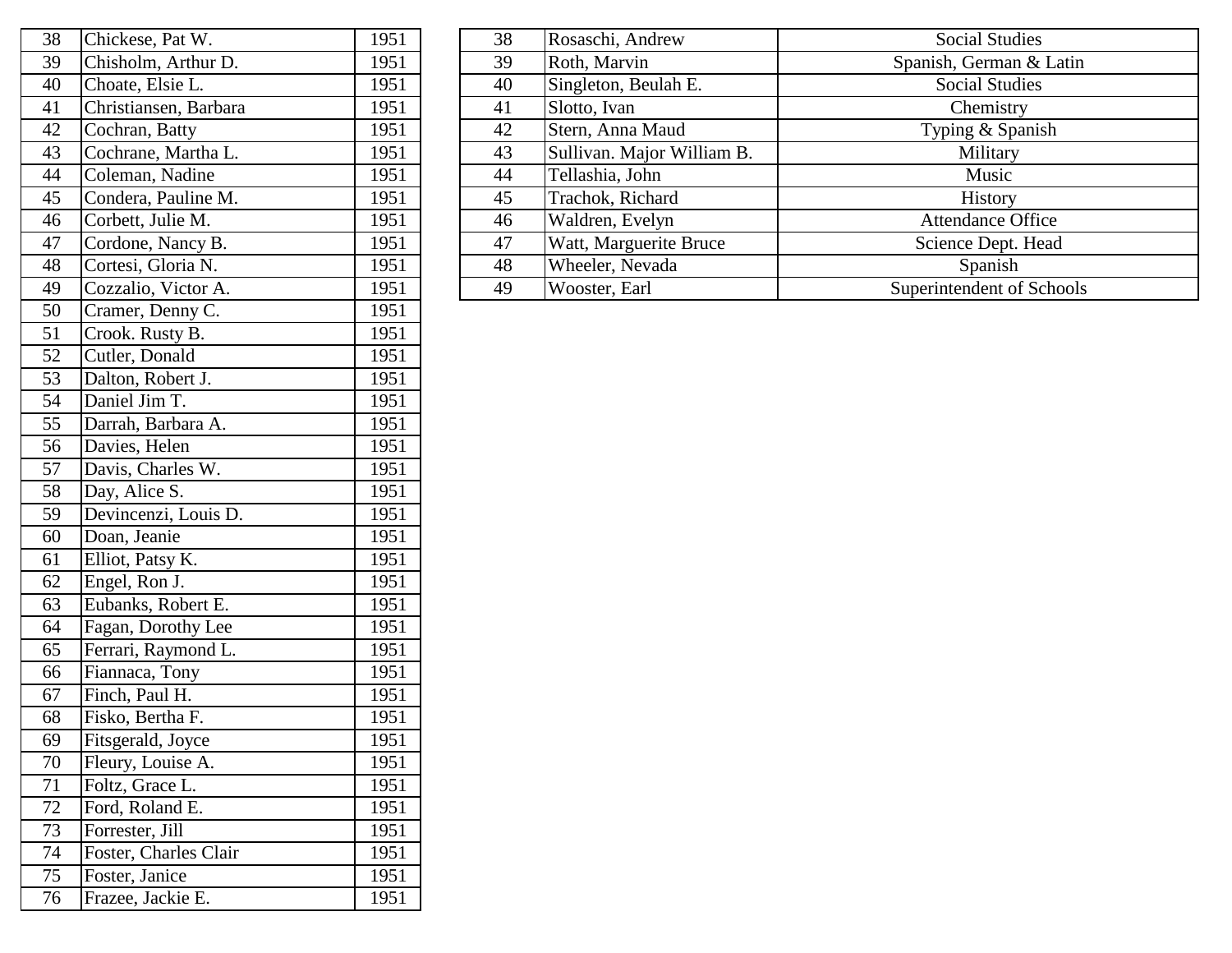| 77  | Gadda, Bill            | 1951 |
|-----|------------------------|------|
| 78  | Gadda, George          | 1951 |
| 79  | Garcia, Florence       | 1951 |
| 80  | Garell, Henry A.       | 1951 |
| 81  | Gasho, Nanci           | 1951 |
| 82  | Ghilieri, John         | 1951 |
| 83  | Gibson, Bob            | 1951 |
| 84  | Gill, Madeline L.      | 1951 |
| 85  | Green, Dolores         | 1951 |
| 86  | Grignon, Yvonne H.     | 1951 |
| 87  | Gross, Beverlee A.     | 1951 |
| 88  | Gung, Bonnie           | 1951 |
| 89  | Haines, Louis J.       | 1951 |
| 90  | Hall, Brian L.         | 1951 |
| 91  | Hallahan, Bob          | 1951 |
| 92  | Hansen, Gay            | 1951 |
| 93  | Hardester, Tom         | 1951 |
| 94  | Harmon, Shirley A.     | 1951 |
| 95  | Harragon, Yvonne       | 1951 |
| 96  | Harter, Florence B.    | 1951 |
| 97  | Hayes, Roberta A.      | 1951 |
| 98  | Hefler, Margie L.      | 1951 |
| 99  | Heim, Phyllis H.       | 1951 |
| 100 | Henderson, Donna S.    | 1951 |
| 101 | Higgins, Janet A.      | 1951 |
| 102 | High, Marilyn Lois     | 1951 |
| 103 | Hill, Lolita A.        | 1951 |
| 104 | Hill, Raymond D.       | 1951 |
| 105 | Holbrook, Douglas Evan | 1951 |
| 106 | Hoover, Sally R.       | 1951 |
| 107 | Imagire, Arthur        | 1951 |
| 108 | Jackson, Shirley A.    | 1951 |
| 109 | Jensen, John           | 1951 |
| 110 | Johnson, Duane L.      | 1951 |
| 111 | Johnson, Gail C.       | 1951 |
| 112 | Karambis, William      | 1951 |
| 113 | Kelly, Carl            | 1951 |
| 114 | Kish, Donna L.         | 1951 |
| 115 | Klewer, Gilbert K.     | 1951 |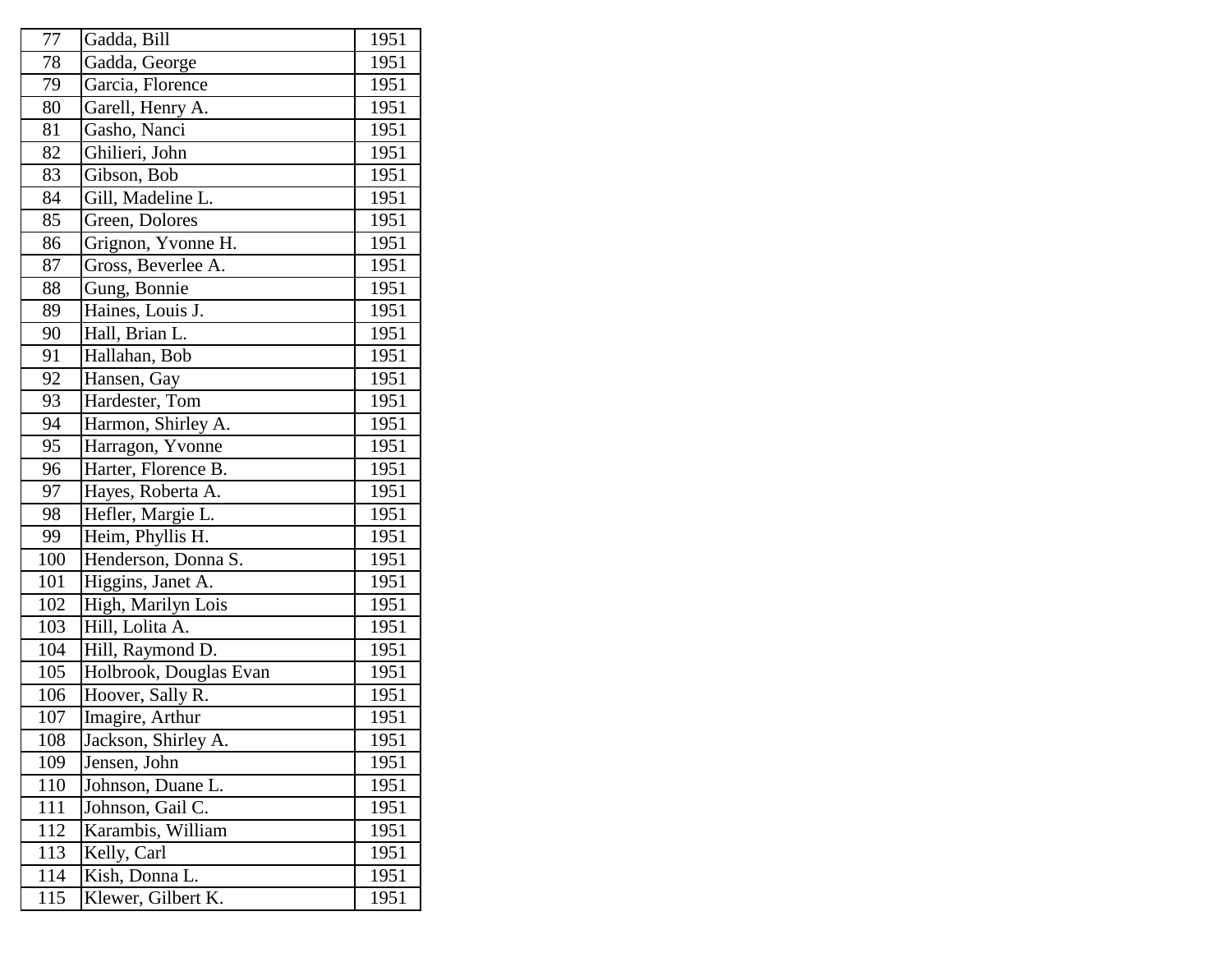| 116            | Lampros, Kay          | 1951              |
|----------------|-----------------------|-------------------|
| 117            | Lazovich, John W.     | 1951              |
| 118            | Lazzari, Jerry H.     | 1951              |
| <sup>119</sup> | Leifson, Olaf S.      | 1951              |
| 120            | Leipold, John N.      | 1951              |
| 121            | Leonard, Gilbert V.   | 1951              |
| 122            | Lockhart, Joyce A.    | 1951              |
| 123            | Lundby, Elda          | 1951              |
| 124            | Maguire, Lee A.       | 1951              |
| 125            | Manfredi, Edward L.   | 1951              |
| 126            | Manson, Darlene L.    | 1951              |
| 127            | Marin, Joe S.         | 1951              |
| 128            | Markoski, Jerome H.   | 1951              |
| 129            | Martie, John A.       | 1951              |
| 130            | Martin, Betty Jo      | 1951              |
| 131            | Melton, Edna M.       | 1951              |
| 132            | Midzor, Natalie       | 1951              |
| 133            | Mullen, Margaret A.   | 1951              |
| 134            | Mullen, Pat L.        | 1951              |
| 135            | Munker, Leon D.       | 1951              |
| 136            | Munley, Betty C.      | 1951              |
| 137            | Murie, Tommy D.       | 1951              |
| 138            | Newlin, Roberta M.    | $195\overline{1}$ |
| 139            | Nuttall, Warren L.    | 1951              |
| 140            | O'Briant, Robert Gene | 1951              |
| 141            | Ogg, Kenny            | 1951              |
| 142            | Olsen, Charlyne N.    | 1951              |
| 143            | Orth, Dana V.         | 1951              |
| 144            | Owen, Ann L.          | 1951              |
| 145            | Parker, Kitty E.      | 1951              |
| 146            | Parsons, Reginanld    | 1951              |
| 147            | Paterson, Patty A.    | 1951              |
| 148            | Pendleton, Ann Arlene | 1951              |
| 149            | Phillips, Phyllis A.  | 1951              |
| 150            | Poncia, Jerry         | 1951              |
| 151            | Post, Phyllis J.      | 1951              |
| 152            | Pringle, Don a.       | 1951              |
| 153            | Proebstei, Frances L. | 1951              |
| 154            | Quesnel, Edna R.      | 1951              |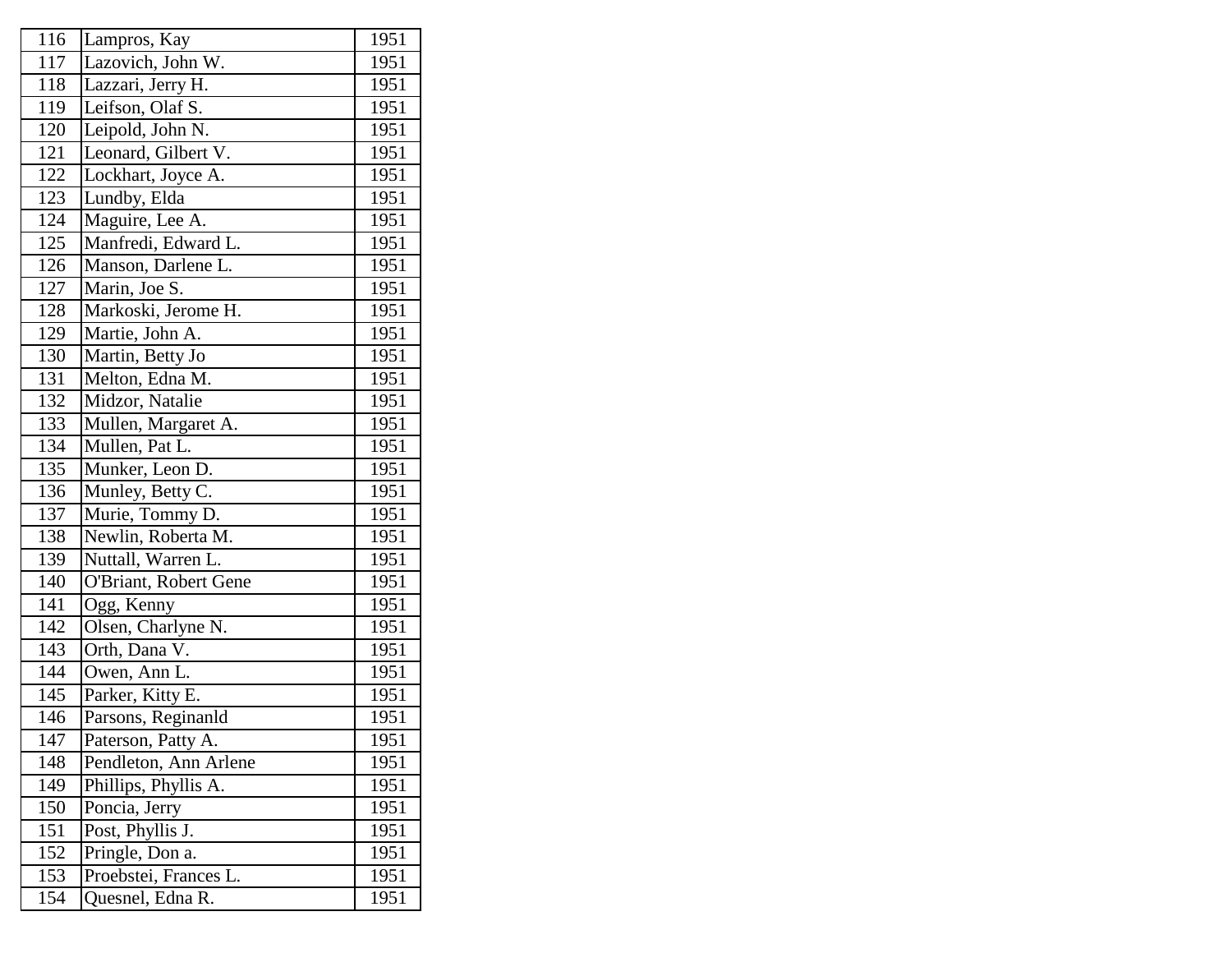| 155 | Rebideaux, Leland J.   | 1951 |
|-----|------------------------|------|
| 156 | Regnell, Janet K.      | 1951 |
| 157 | Rice, Richard T.       | 1951 |
| 158 | Richards, Bill D.      | 1951 |
| 159 | Ripson, Ted A.         | 1951 |
| 160 | Rissone, Ron P.        | 1951 |
| 161 | Riviera, Dorothy M.    | 1951 |
| 162 | Rodriguez, Johnny      | 1951 |
| 163 | Rogers, Ellsworth      | 1951 |
| 164 | Rogers, Sallie M.      | 1951 |
| 165 | Roome, Charles F.      | 1951 |
| 166 | Ross, Katherine E.     | 1951 |
| 167 | Rossi, Teresa S. A.    | 1951 |
| 168 | Royle, Marilyn A.      | 1951 |
| 169 | Rusk, Wally R.         | 1951 |
| 170 | Sadilek, Frank C.      | 1951 |
| 171 | Samuels, Gail L.       | 1951 |
| 172 | Schlink, James         | 1951 |
| 173 | Scott, Lynn            | 1951 |
| 174 | Serpentino, Ann L.     | 1951 |
| 175 | Shevlin, Janet E.      | 1951 |
| 176 | Shull, Patricia M.     | 1951 |
| 177 | Smith, Nina M.         | 1951 |
| 178 | Smith, Rudy            | 1951 |
| 179 | Spiller, Doreen June   | 1951 |
| 180 | Sterling, Floyd R.     | 1951 |
| 181 | Stevens, Diane         | 1951 |
| 182 | Stewart, Don K.        | 1951 |
| 183 | Stewart, Gerald R.     | 1951 |
| 184 | Strawn, Le Roy         | 1951 |
| 185 | Streiff, Ralph N.      | 1951 |
| 186 | Tankersly, Eddie I.    | 1951 |
| 187 | Thompson, Joy D.       | 1951 |
| 188 | Titus, Margery L.      | 1951 |
| 189 | Topken, Carl F.        | 1951 |
| 190 | Trigero, Jo Ann        | 1951 |
| 191 | Van Meter, Bob         | 1951 |
| 192 | Van Tassell, Janice L. | 1951 |
| 193 | Vanoni, Sylvia M.      | 1951 |